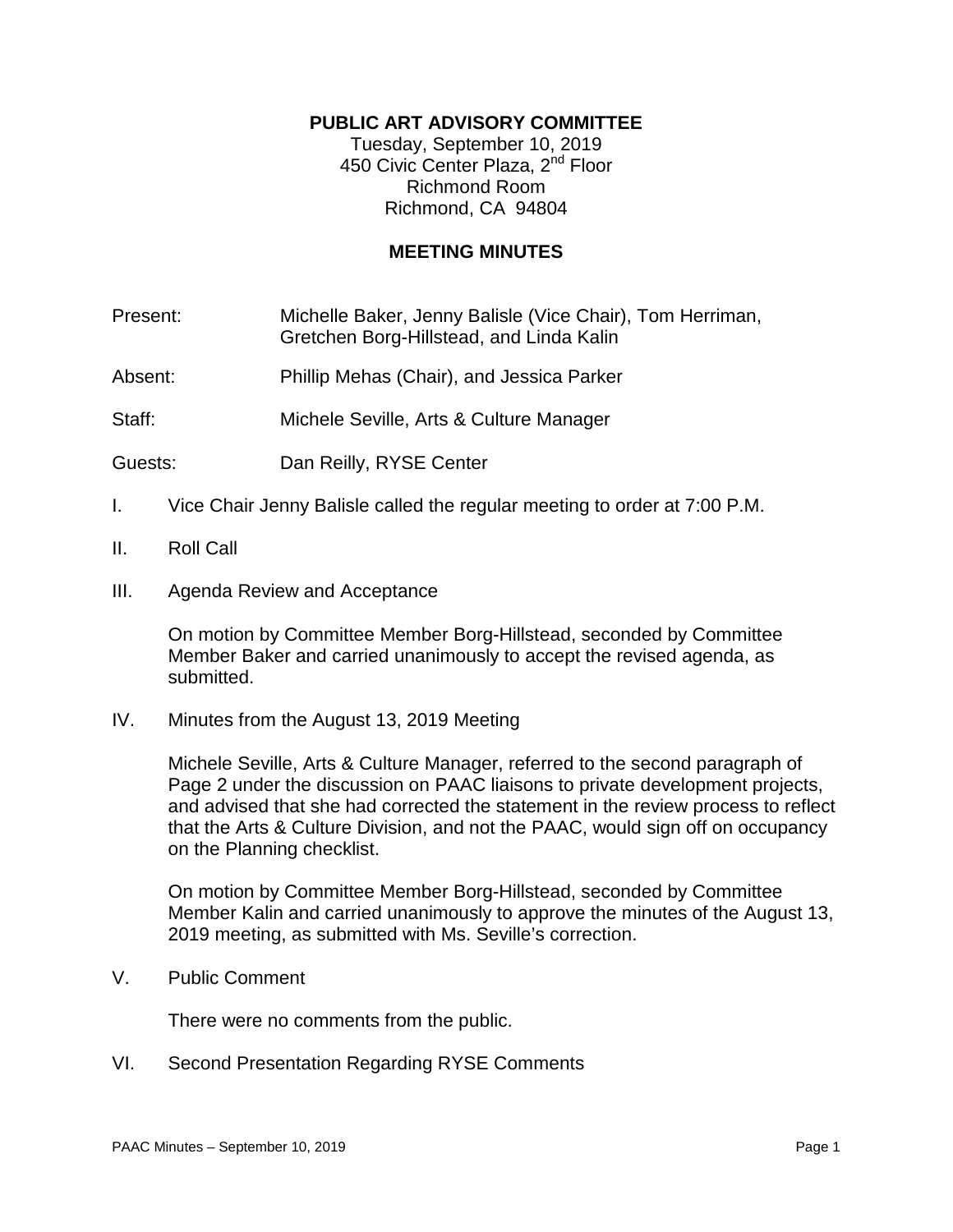Dan Reilly, Director of Innovation, RYSE Center, reiterated the expansion plans for the RYSE Center that would allow an expansion of the age range served from 11 to 24, and allow an increase in the hours of operation by being open on the weekends and with more accessibility during the morning hours, and by allowing increased engagement of parents, guardians, and other support and bring the public into the space in a new way. He identified the collaboration to satisfy the public art component with the California College of the Arts (CCA), RYSE, and the Alliance for Media Arts & Culture, a nine-month partnership that would engage RYSE youth in a participatory art concept through National Endowment for the Arts (NEA) funding. He described the expected process, the participants, the plan to design spaces to honor legacies, and the creation of artistic experiences for visitors of the space, along with the budget and the milestones that would culminate in the implementation of the designs by June 2020.

In response to questions from the PAAC that staffing costs had been included in the budget, Ms. Seville commented that the RYSE project was an unusual project given that RYSE was a youth run center, and to the extent the public art budget should pay for stipends would have to be discussed. She referred to some of the elements that had been discussed such as lighting, a movable mural wall, and other components that could be considered as public art opportunities.

In the discussion, it was noted that things "purchased off the shelf" would not qualify for the public art requirement given the desire to create something designed, built, and produced by artists.

The PAAC offered recommendations of what could qualify for the public art requirement, particularly for outside areas where design elements could be incorporated, and how the NEA funding could be used for items that did not necessarily meet the public art criteria. The PAAC requested the specific budget of the public art component, particularly if that amount exceeded the one percent requirement.

Ms. Seville suggested the architects be asked about the areas deemed suitable for public art and that the youth also be involved to identify key places where they would like to see art.

Item VII was deferred pending the return of Committee Member Borg-Hillstead, who had temporarily left the meeting.

IX. Report on Website Update

Committee Member Baker reported that the project had been started and a draft for the Public Art Brochure was expected to be submitted to Ms. Seville in two weeks.

Committee Member Borg-Hillstead returned at this time.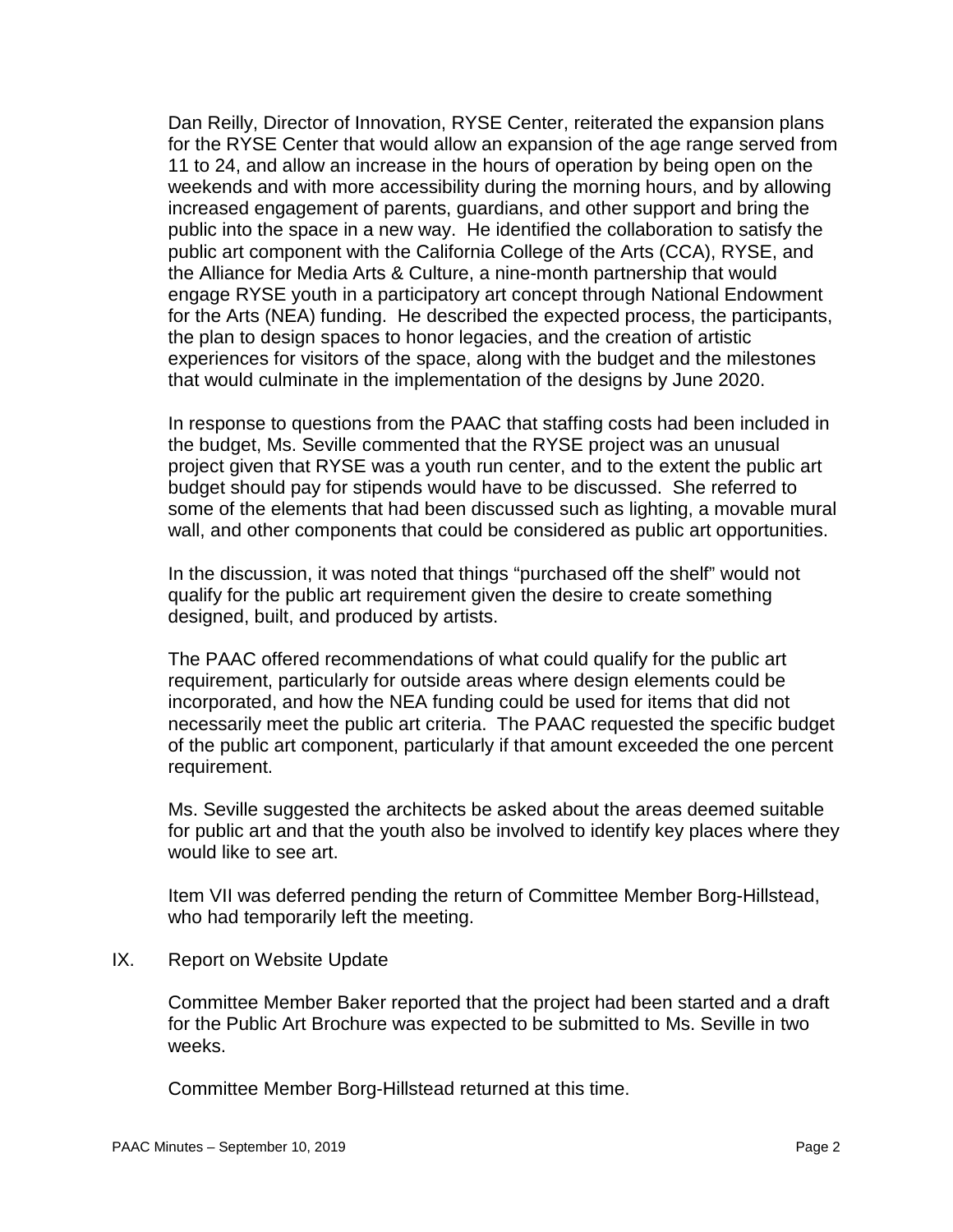VII. Report on Censorship Issue Re NPA Public Art Project

Ms. Seville reported that she had received a letter from the National Coalition Against Censorship on September 5, 2019.

[The recording was interrupted at this time and reconnected during the discussion of a response document.]

The situation related to the NPA grant for *Inside Out* by Christy Chan, which projected quotes on the wall of the Richmond Art Center/Civic Center, where the requested legal advice on one of the reported quotes had been turned by the grantee into a censorship issue.

The PAAC discussed the situation and offered the following comments: The situation was a process issue and not a censorship issue; the grantee had censored the conservative voices of Richmond given the project's liberal political view marginalizing a part of the community and the outreach was flawed; pursuant to the PAAC's required due diligence, the question related to the one quote with respect to President Trump had been submitted to the City Attorney's office for clarification given that the projections were on a public building and the grant was a city-funded project; the PAAC logo had not been displayed as required by the NPA contract; and the list of quotes that the PAAC had heard had been read out loud; the list of quotes had not been provided to the PAAC; and the projections included quotes that had not been presented to the PAAC.

PAAC members discussed where to post the response document and determined there should be no response to the letter from the National Coalition Against Censorship. Individual posts as opposed to one official post were also discussed.

Ms. Seville advised that she was scheduled to meet with the City Manager to discuss the situation. She commended the draft response.

Vice Chair Balisle stated the response would be submitted to Ms. Seville and be submitted to the RACC at its next meeting on the record to lay out the facts for discussion.

VIII. Report on Family Justice Center Public Art

Ms. Seville presented the staff report which included photographs of the sculpture and reported that John Toki's contract was being amended to allow completion of the sculpture for the Family Justice Center by spring 2020.

Committee Member Borg-Hillstead suggested that the "leaky roof downspout" problem could be used as a public art idea where problems could be fixed by art.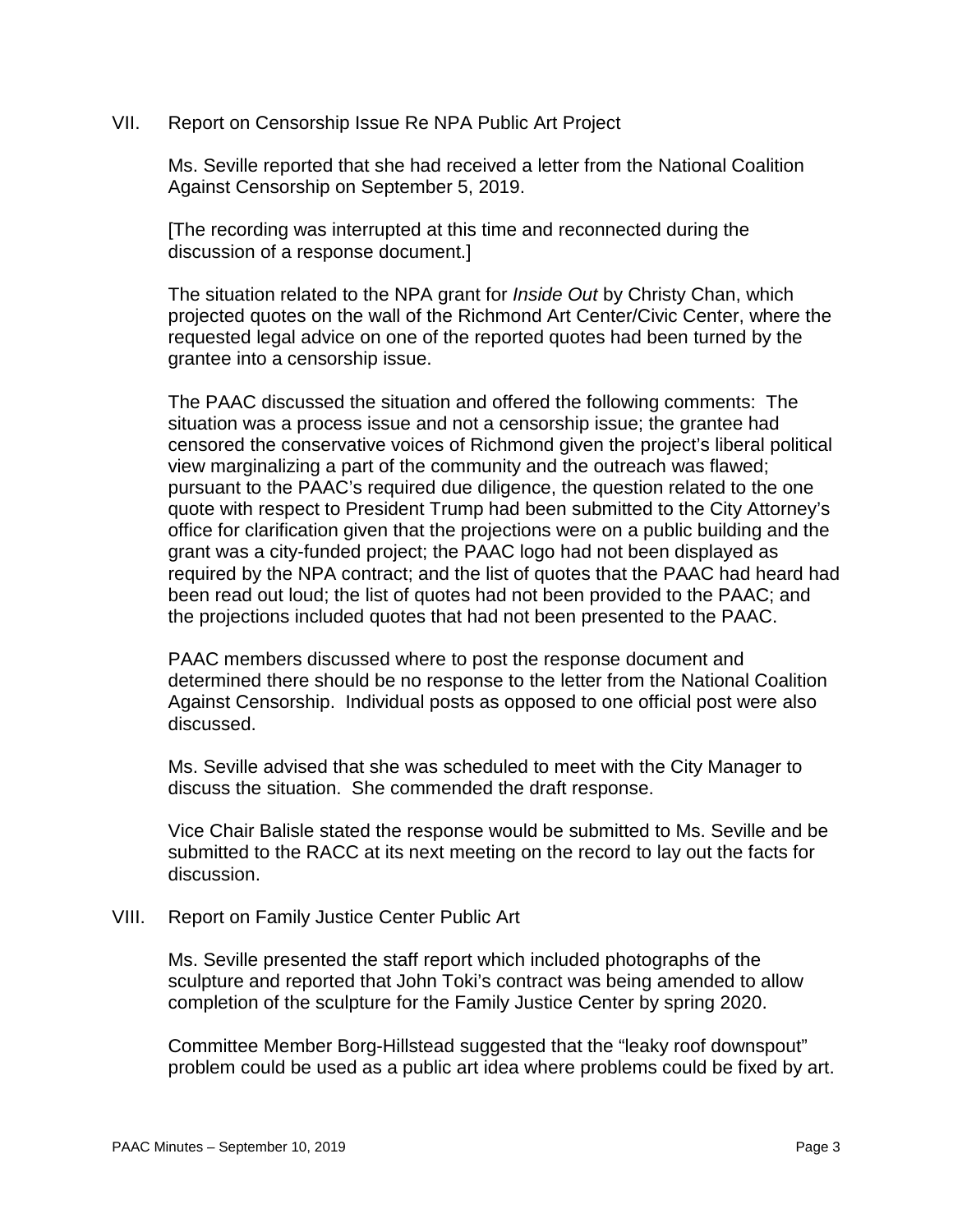X. Work Plan Review and Discussion

Vice Chair Balisle stated that she had contacted the City Manager's Office to set an appointment with the Interim City Manager to discuss the Work Plan but had no response at this point.

Ms. Seville reported that since the last meeting she had sent the Work Plan to the City Attorney's Office to see if that department could assist in some of the listed goals, and the Work Plan had not yet been returned.

The PAAC recommended data from the Planning Department to identify the level of private development public art that might be lost since the regulations were not yet in place to be implemented.

XI. Report on Existing/Future CIP and Private Development Projects

Ms. Seville referred to the eligible private development project list in the meeting packet that identified PAAC liaisons and noted that on September 11 there would be a Design Review Board meeting that would consider some new projects of which the PAAC was aware. The list also identified the funds deposited from two projects and the PAAC discussed the potential use of those funds.

Committee Member Borg-Hillstead suggested the underpass on 23<sup>rd</sup> Street be considered as a project given the problem with graffiti.

# XII. Staff Report

Ms. Seville reported that the dedication for the Port Sculpture at Pt. Sheridan at the Ferry Terminal had been scheduled for Saturday, October 5, 2019. There had been no change to the status of the Macdonald Avenue public art project; the Moody Underpass was progressing; and the Community Conversations grant was progressing and was expected to be completed in late September 2019.

### XIII. Next Steps Discussion

- Vice Chair Balisle would continue to facilitate the *Inside Out* response letter and continue to work on the strategy for the Work Plan;
- Committee Member Borg-Hillstead would work with Dan Reilly on the RYSE project and follow up on a hard completion date so that the Richmond Band and Cheerleaders could be considered for the grand opening;
- Committee Member Kalin was available to help where needed, and would follow-up on the Moody Underpass project;
- Committee Member Herriman was waiting to get involved in the Power Plant project; and
- Committee Member Baker would continue to work on the webpage and potentially provide edits to the response letter.